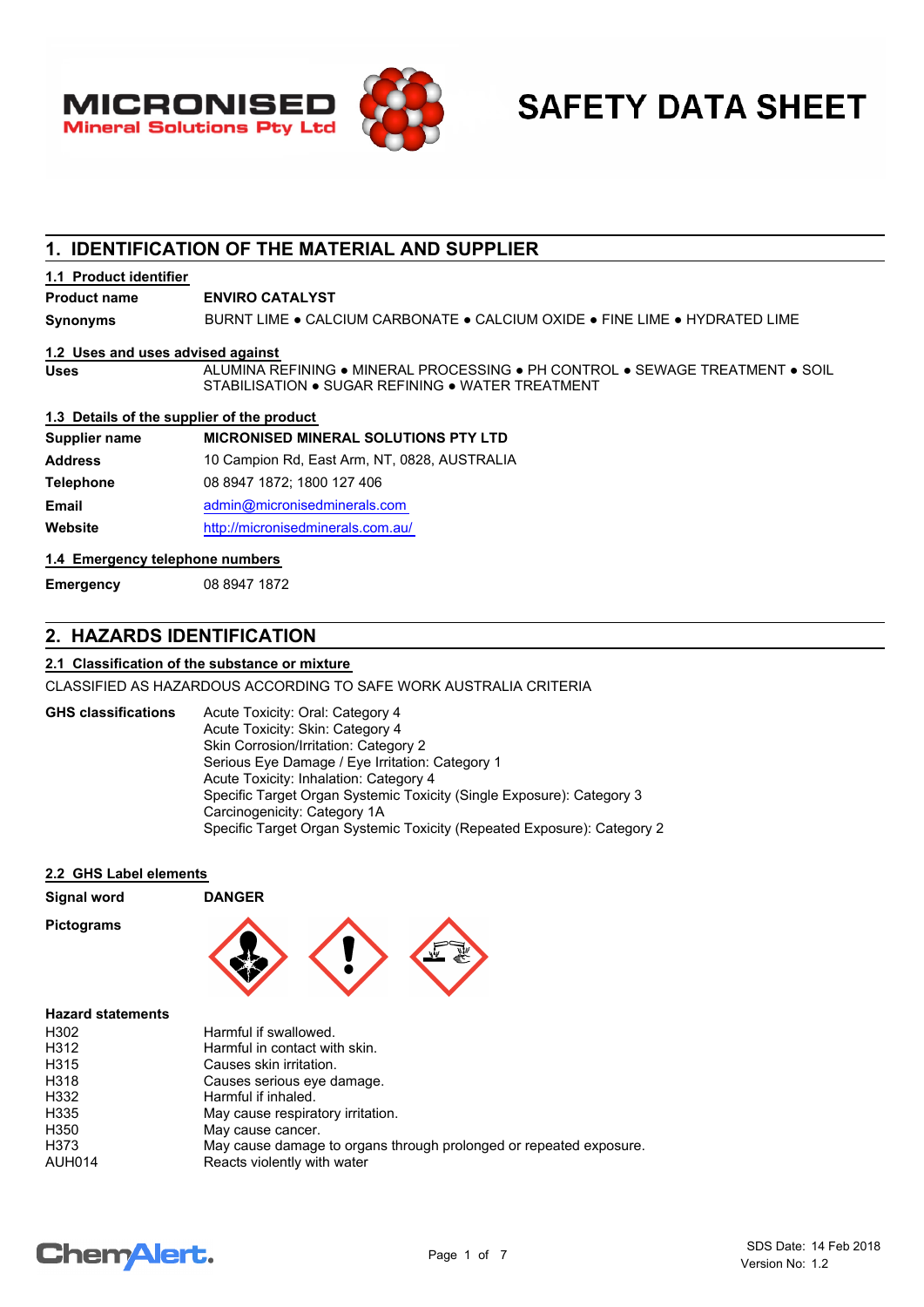### **PRODUCT NAME ENVIRO CATALYST**

| <b>Prevention statements</b>                                                                                     |                                                                                                                                                                                                                                                                                                                                                                                                                                                                                                                                                 |
|------------------------------------------------------------------------------------------------------------------|-------------------------------------------------------------------------------------------------------------------------------------------------------------------------------------------------------------------------------------------------------------------------------------------------------------------------------------------------------------------------------------------------------------------------------------------------------------------------------------------------------------------------------------------------|
| P <sub>201</sub><br>P <sub>202</sub><br>P <sub>260</sub><br>P <sub>264</sub><br>P270<br>P <sub>271</sub><br>P280 | Obtain special instructions before use.<br>Do not handle until all safety precautions have been read and understood.<br>Do not breathe dust/fume/gas/mist/vapours/spray.<br>Wash thoroughly after handling.<br>Do not eat, drink or smoke when using this product.<br>Use only outdoors or in a well-ventilated area.<br>Wear protective gloves/protective clothing/eye protection/face protection.                                                                                                                                             |
| <b>Response statements</b>                                                                                       |                                                                                                                                                                                                                                                                                                                                                                                                                                                                                                                                                 |
| P302 + P352<br>P304 + P340<br>$P305 + P351 + P338$<br>$P308 + P313$<br>P310<br>P321<br>P330<br>P362              | IF ON SKIN: Wash with plenty of soap and water.<br>IF INHALED: Remove to fresh air and keep at rest in a position comfortable for breathing.<br>IF IN EYES: Rinse cautiously with water for several minutes. Remove contact lenses, if present and easy to<br>do. Continue rinsing.<br>IF exposed or concerned: Get medical advice/attention.<br>Immediately call a POISON CENTER or doctor/physician.<br>Specific treatment is advised - see first aid instructions.<br>Rinse mouth.<br>Take off contaminated clothing and wash before re-use. |
| <b>Storage statements</b><br>P403 + P233<br>P405                                                                 | Store in a well-ventilated place. Keep container tightly closed.<br>Store locked up.                                                                                                                                                                                                                                                                                                                                                                                                                                                            |
| <b>Disposal statements</b><br>P <sub>501</sub>                                                                   | Dispose of contents/container in accordance with relevant regulations.                                                                                                                                                                                                                                                                                                                                                                                                                                                                          |
| 2.3 Other hazards                                                                                                |                                                                                                                                                                                                                                                                                                                                                                                                                                                                                                                                                 |

No information provided.

# **3. COMPOSITION/ INFORMATION ON INGREDIENTS**

#### **3.1 Substances / Mixtures**

| Ingredient                         | <b>CAS Number</b> | <b>EC Number</b> | <b>Content</b> |
|------------------------------------|-------------------|------------------|----------------|
| CALCIUM OXIDE                      | 1305-78-8         | 215-138-9        | 65 to 74%      |
| CARBON DIOXIDE                     | 124-38-9          | 204-696-9        | 24%            |
| <b>QUARTZ (CRYSTALLINE SILICA)</b> | 14808-60-7        | 238-878-4        | $< 2\%$        |
| SILICON DIOXIDE                    | 7631-86-9         | 231-545-4        | 1.3%           |
| ALUMINIUM OXIDE                    | 1344-28-1         | 215-691-6        | 0.53%          |
| IRON OXIDE (FE2O3)                 | 1309-37-1         | 215-168-2        | 0.39%          |
| <b>MAGNESIUM OXIDE</b>             | 1309-48-4         | 215-171-9        | 2%             |

# **4. FIRST AID MEASURES**

#### **4.1 Description of first aid measures**

| Eye                         | If in eyes, hold eyelids apart and flush continuously with running water. Continue flushing until advised to<br>stop by a Poisons Information Centre, a doctor, or for at least 15 minutes.                 |
|-----------------------------|-------------------------------------------------------------------------------------------------------------------------------------------------------------------------------------------------------------|
| <b>Inhalation</b>           | If inhaled, remove from contaminated area. Apply artificial respiration if not breathing.                                                                                                                   |
| <b>Skin</b>                 | If skin or hair contact occurs, remove contaminated clothing and flush skin and hair with running water.<br>Continue flushing with water until advised to stop by a Poisons Information Centre or a doctor. |
| Ingestion                   | For advice, contact a Poisons Information Centre on 13 11 26 (Australia Wide) or a doctor (at once). Rinse<br>mouth out with water and give plenty of water to drink.                                       |
| <b>First aid facilities</b> | Eye wash facilities and safety shower should be available.                                                                                                                                                  |

#### **4.2 Most important symptoms and effects, both acute and delayed**

Calcium oxide is not considered acutely toxic via the oral, dermal, or inhalation route. The substance is classified as irritating to skin and the respiratory tract, with a potential risk of serious damage to the eye. Adverse systemic effects are not anticipated with local effects (due to alkaline pH) the major health hazard.

#### **4.3 Immediate medical attention and special treatment needed**

Treat symptomatically.

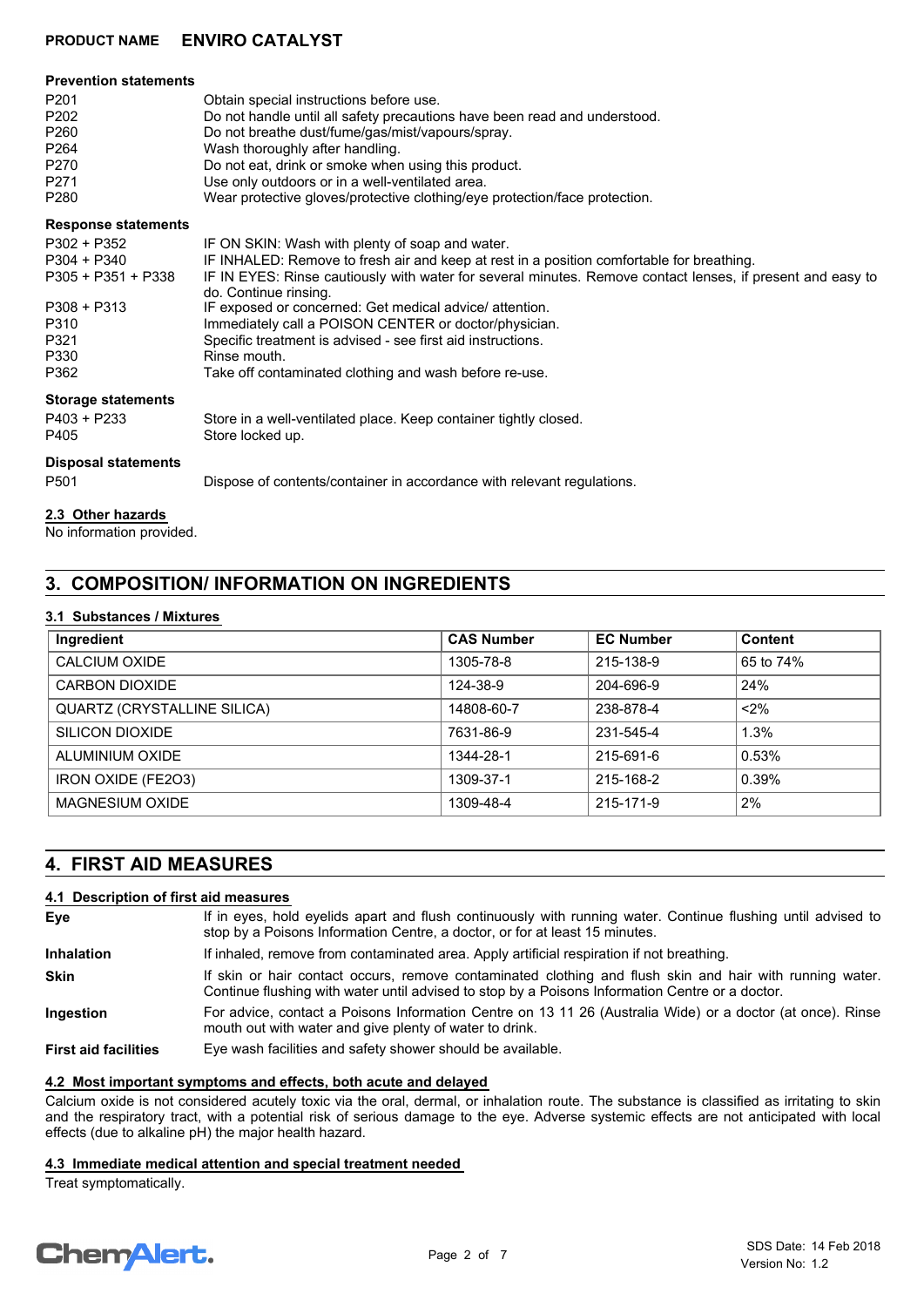## **5. FIRE FIGHTING MEASURES**

#### **5.1 Extinguishing media**

Do not use water for fire fighting as contact will increase heat generation. Use dry agent or carbon dioxide extinguishers only.

#### **5.2 Special hazards arising from the substance or mixture**

Non flammable. May generate heat in contact with water.

#### **5.3 Advice for firefighters**

Evacuate area and contact emergency services. Do NOT use water. May generate heat upon contact with water; sufficient heat may be generated to ignite surrounding combustible materials.

#### **5.4 Hazchem code**

None allocated.

## **6. ACCIDENTAL RELEASE MEASURES**

#### **6.1 Personal precautions, protective equipment and emergency procedures**

Wear Personal Protective Equipment (PPE) as detailed in section 8 of the SDS. Clear area of all unprotected personnel. Contact emergency services where appropriate.

#### **6.2 Environmental precautions**

Prevent product from entering drains and waterways.

#### **6.3 Methods of cleaning up**

Contain spillage, then collect and place in suitable containers for reuse or disposal. Avoid generating dust.

#### **6.4 Reference to other sections**

See Sections 8 and 13 for exposure controls and disposal.

## **7. HANDLING AND STORAGE**

#### **7.1 Precautions for safe handling**

Before use carefully read the product label. Use of safe work practices are recommended to avoid eye or skin contact and inhalation. Observe good personal hygiene, including washing hands before eating. Prohibit eating, drinking and smoking in contaminated areas.

#### **7.2 Conditions for safe storage, including any incompatibilities**

Store in a cool, dry, well ventilated area, removed from water or moisture, incompatible substances and foodstuffs. Ensure packages or storage tanks are adequately labelled, protected from physical damage and sealed when not in use. Caution: Swells when moist and may burst containers. Protect from moisture.

#### **7.3 Specific end uses**

No information provided.

# **8. EXPOSURE CONTROLS / PERSONAL PROTECTION**

#### **8.1 Control parameters**

#### **Exposure standards**

| Ingredient                      | <b>Reference</b> | <b>TWA</b> |                   | <b>STEL</b> |                   |
|---------------------------------|------------------|------------|-------------------|-------------|-------------------|
|                                 |                  | ppm        | mg/m <sup>3</sup> | ppm         | mg/m <sup>3</sup> |
| Aluminium oxide (a)             | SWA (AUS)        |            | 10                |             |                   |
| Calcium oxide                   | SWA (AUS)        | --         | 2                 |             | $- -$             |
| Carbon dioxide                  | SWA (AUS)        | 5000       | 9000              | 30000       | 54000             |
| Carbon dioxide in coal mines    | SWA (AUS)        | 12500      | 22500             | 30000       | 54000             |
| Fumed silica (respirable dust)  | SWA (AUS)        | --         |                   |             |                   |
| Iron oxide fume (Fe2O3) (as Fe) | SWA (AUS)        |            | 5                 |             | --                |
| Magnesium oxide (fume)          | SWA (AUS)        | --         | 10                |             | --                |
| Quartz (respirable dust)        | SWA (AUS)        |            | 0.1               |             | --                |

#### **Biological limits**

No biological limit values have been entered for this product.

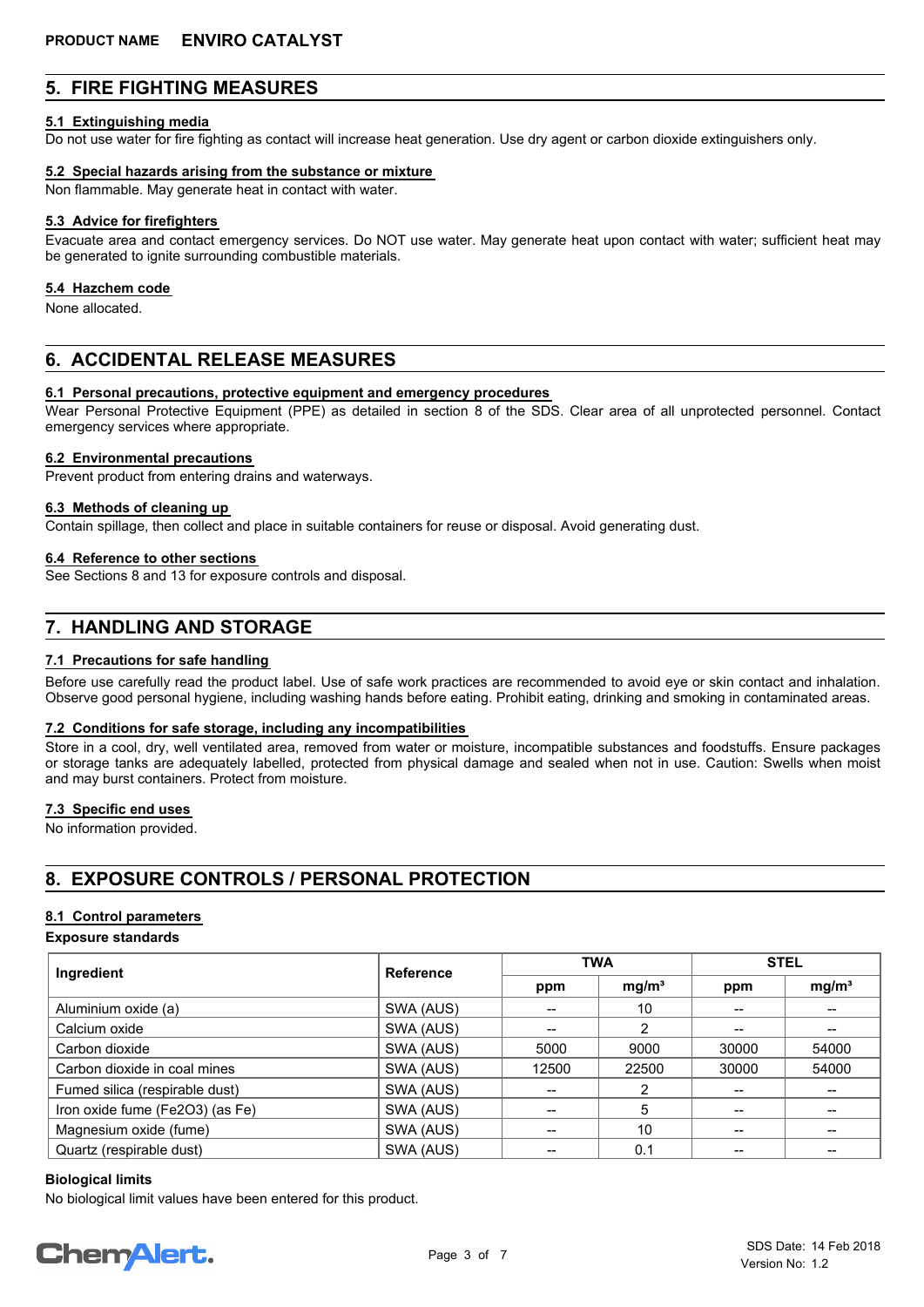#### **8.2 Exposure controls**

Avoid inhalation. Use in well ventilated areas. Where an inhalation risk exists, mechanical extraction ventilation is recommended. Maintain dust levels below the recommended exposure standard. **Engineering controls**

#### **PPE**

| Eye / Face         | Wear dust-proof goggles. When using large quantities or where heavy contamination is likely, wear a<br>faceshield.                                                                                                              |
|--------------------|---------------------------------------------------------------------------------------------------------------------------------------------------------------------------------------------------------------------------------|
| <b>Hands</b>       | Wear PVC or rubber gloves.                                                                                                                                                                                                      |
| <b>Body</b>        | When using large quantities or where heavy contamination is likely, wear coveralls.                                                                                                                                             |
| <b>Respiratory</b> | Where an inhalation risk exists, wear a Class P1 (Particulate) respirator. At high dust levels, wear a<br>Powered Air Purifying Respirator (PAPR) with Class P3 (Particulate) filter or a Class P3 (Particulate)<br>respirator. |



# **9. PHYSICAL AND CHEMICAL PROPERTIES**

#### **9.1 Information on basic physical and chemical properties**

| <b>Appearance</b>            |                                  | WHITE TO OFF-WHITE POWDER                       |
|------------------------------|----------------------------------|-------------------------------------------------|
| Odour                        |                                  | <b>ODOURLESS</b>                                |
| <b>Flammability</b>          |                                  | <b>NON FLAMMABLE</b>                            |
| <b>Flash point</b>           |                                  | <b>NOT RELEVANT</b>                             |
| <b>Boiling point</b>         |                                  | <b>NOT AVAILABLE</b>                            |
| <b>Melting point</b>         |                                  | $> 2500^{\circ}$ C                              |
| <b>Evaporation rate</b>      |                                  | NOT AVAILABLE                                   |
| рH                           |                                  | 12 (Approximately)                              |
| <b>Vapour density</b>        |                                  | <b>NOT AVAILABLE</b>                            |
| <b>Specific gravity</b>      |                                  | 2.4 to 2.8                                      |
| Solubility (water)           |                                  | <b>REACTS</b>                                   |
| Vapour pressure              |                                  | <b>NOT AVAILABLE</b>                            |
| <b>Upper explosion limit</b> |                                  | <b>NOT RELEVANT</b>                             |
| Lower explosion limit        |                                  | <b>NOT RELEVANT</b>                             |
| <b>Partition coefficient</b> |                                  | <b>NOT AVAILABLE</b>                            |
|                              | <b>Autoignition temperature</b>  | <b>NOT AVAILABLE</b>                            |
|                              | <b>Decomposition temperature</b> | $580^{\circ}$ C                                 |
| <b>Viscosity</b>             |                                  | <b>NOT AVAILABLE</b>                            |
| <b>Explosive properties</b>  |                                  | <b>NOT AVAILABLE</b>                            |
| <b>Oxidising properties</b>  |                                  | <b>NOT AVAILABLE</b>                            |
| <b>Odour threshold</b>       |                                  | <b>NOT AVAILABLE</b>                            |
| 9.2 Other information        |                                  |                                                 |
| <b>Bulk density</b>          |                                  | 800 kg/m <sup>3</sup> to 1100 kg/m <sup>3</sup> |
|                              |                                  |                                                 |

# **10. STABILITY AND REACTIVITY**

#### **10.1 Reactivity**

Calcium oxide reacts exothermically with water to form Calcium dihydroxide. May absorb carbon dioxide from the surrounding atmosphere to form calcium carbonate.

#### **10.2 Chemical stability**

Stable under recommended conditions of storage. Moisture sensitive.

#### **10.3 Possibility of hazardous reactions**

Hazardous polymerization is not expected to occur.

#### **10.4 Conditions to avoid**

Avoid heat, sparks, open flames and other ignition sources. Avoid exposure to moisture.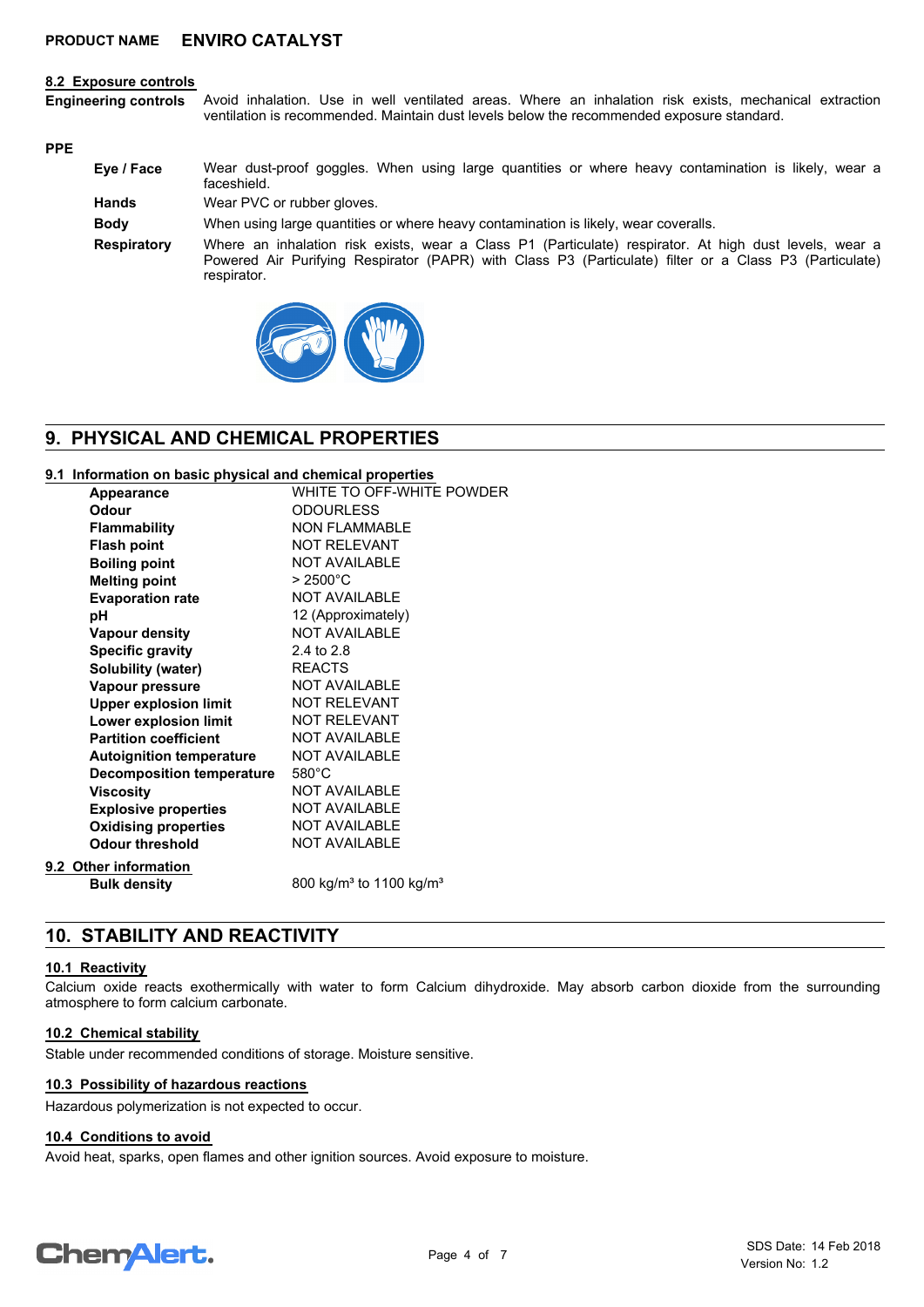#### **10.5 Incompatible materials**

Incompatible with hydrofluoric acid (violently), maleic anhydride, nitroparaffins and phosphorus pentoxide. Reacts (potentially vigorously) with water generating heat and evolving calcium hydroxide.

#### **10.6 Hazardous decomposition products**

May evolve toxic gases if heated to decomposition.

# **11. TOXICOLOGICAL INFORMATION**

#### **11.1 Information on toxicological effects**

**Acute toxicity** Harmful if swallowed, in contact with skin, and/or if inhaled.

#### **Information available for the ingredients:**

| Ingredient                         |                                                                                                                                                                                                                                                                                                                                                                   | Oral LD50                | <b>Dermal LD50</b>                  | <b>Inhalation LC50</b>                |
|------------------------------------|-------------------------------------------------------------------------------------------------------------------------------------------------------------------------------------------------------------------------------------------------------------------------------------------------------------------------------------------------------------------|--------------------------|-------------------------------------|---------------------------------------|
| CARBON DIOXIDE                     |                                                                                                                                                                                                                                                                                                                                                                   | $\overline{\phantom{a}}$ | $\hspace{0.05cm}$ $\hspace{0.05cm}$ | 470000 ppm/30M (rat)                  |
| <b>SILICON DIOXIDE</b>             | 3160 mg/kg (rat)<br>$\overline{\phantom{a}}$<br>$-$                                                                                                                                                                                                                                                                                                               |                          |                                     |                                       |
| ALUMINIUM OXIDE                    |                                                                                                                                                                                                                                                                                                                                                                   | > 5000 mg/kg (rat)       |                                     |                                       |
| IRON OXIDE (FE2O3)                 |                                                                                                                                                                                                                                                                                                                                                                   | > 5000 mg/kg (rat)       |                                     | $>$ 210 mg/m <sup>3</sup> /2wks (rat) |
| <b>Skin</b>                        | Causes skin irritation. Contact with powder or wetted form may result in irritation and skin dryness. May<br>cause alkaline burns and allergic dermatitis.                                                                                                                                                                                                        |                          |                                     |                                       |
| Eye                                | Causes serious eye damage. Contact may result in severe irritation, lacrimation, pain and redness. May<br>cause alkaline burns.                                                                                                                                                                                                                                   |                          |                                     |                                       |
| <b>Sensitisation</b>               | Not classified as causing skin or respiratory sensitisation.                                                                                                                                                                                                                                                                                                      |                          |                                     |                                       |
| <b>Mutagenicity</b>                | Not classified as a mutagen.                                                                                                                                                                                                                                                                                                                                      |                          |                                     |                                       |
| Carcinogenicity                    | Crystalline silica is classified as carcinogenic to humans (IARC Group 1). However, there is a body of<br>evidence supporting the fact that increased cancer risk would be limited to people already suffering from<br>silicosis.                                                                                                                                 |                          |                                     |                                       |
| <b>Reproductive</b>                | Not classified as a reproductive toxin.                                                                                                                                                                                                                                                                                                                           |                          |                                     |                                       |
| STOT - single<br>exposure          | Over exposure to dust may result in severe mucous membrane irritation of nose and throat, coughing and<br>bronchitis.                                                                                                                                                                                                                                             |                          |                                     |                                       |
| <b>STOT - repeated</b><br>exposure | Repeated exposure may result in bronchitis and shortness of breath. Repeated exposure to respirable silica<br>may result in pulmonary fibrosis (silicosis). Silicosis is a fibronodular lung disease caused by deposition in<br>the lungs of fine respirable particles of crystalline silica. Principal symptoms of silicosis are coughing and<br>breathlessness. |                          |                                     |                                       |
| <b>Aspiration</b>                  | Not classified as causing aspiration.                                                                                                                                                                                                                                                                                                                             |                          |                                     |                                       |

## **12. ECOLOGICAL INFORMATION**

#### **12.1 Toxicity**

Harmful effect due to pH shift. Forms corrosive and highly reactive mixtures with water.

#### **12.2 Persistence and degradability**

No information provided.

#### **12.3 Bioaccumulative potential**

This product is not expected to bioaccumulate through food chains in the environment.

#### **12.4 Mobility in soil**

This product has low mobility in soil.

#### **12.5 Other adverse effects**

No information provided.

### **13. DISPOSAL CONSIDERATIONS**

#### **13.1 Waste treatment methods**

For small amounts; VERY SLOWLY, hydrate (add water) and then neutralise with dilute hydrochloric acid (e.g. 6N HCl) to pH of 7-8. Dilute and flush to sewer or landfill. For large amounts material can be readily recycled. Contact the manufacturer/supplier for additional information (if required). **Waste disposal**

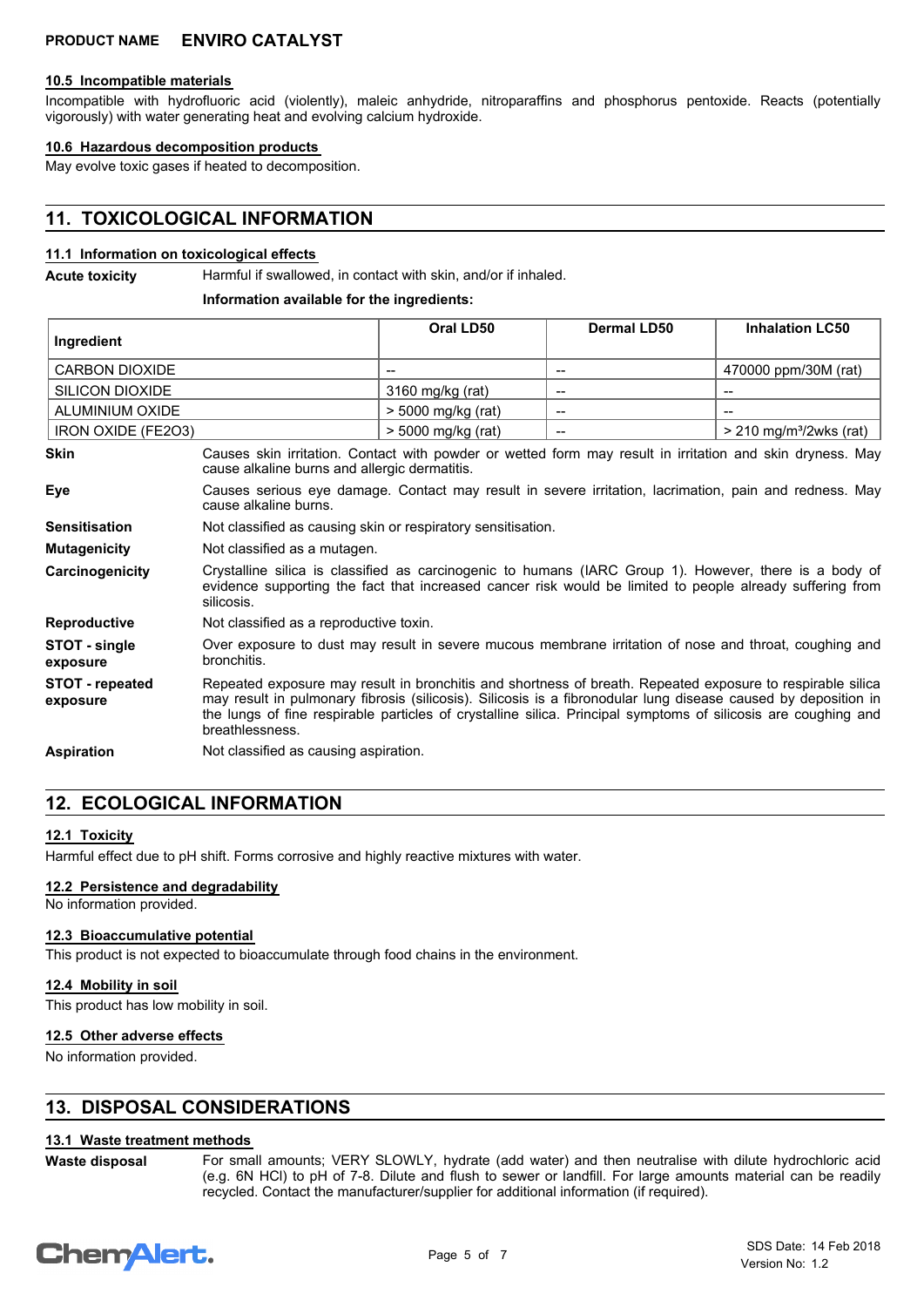Legislation **Dispose of in accordance with relevant local legislation.** 

### **14. TRANSPORT INFORMATION**

## **NOT CLASSIFIED AS A DANGEROUS GOOD BY THE CRITERIA OF THE ADG CODE, IMDG OR IATA**

|                                     | <b>LAND TRANSPORT (ADG)</b> | <b>SEA TRANSPORT (IMDG / IMO)</b> | AIR TRANSPORT (IATA / ICAO) |
|-------------------------------------|-----------------------------|-----------------------------------|-----------------------------|
| 14.1 UN Number                      | None allocated.             | None allocated.                   | None allocated.             |
| 14.2 Proper<br><b>Shipping Name</b> | None allocated.             | None allocated.                   | None allocated.             |
| 14.3 Transport<br>hazard class      | None allocated.             | None allocated.                   | None allocated.             |
| 14.4 Packing Group                  | None allocated.             | None allocated.                   | None allocated.             |

#### **14.5 Environmental hazards**

No information provided.

#### **14.6 Special precautions for user**

**Hazchem code** None allocated.

# **15. REGULATORY INFORMATION**

| <b>Poison schedule</b>    |                                                                  | A poison schedule number has not been allocated to this product using the criteria in the Standard for the<br>Uniform Scheduling of Medicines and Poisons (SUSMP).                                                                                                                                         |  |  |
|---------------------------|------------------------------------------------------------------|------------------------------------------------------------------------------------------------------------------------------------------------------------------------------------------------------------------------------------------------------------------------------------------------------------|--|--|
| <b>Classifications</b>    | Labelling of Chemicals.                                          | Safework Australia criteria is based on the Globally Harmonised System (GHS) of Classification and                                                                                                                                                                                                         |  |  |
|                           |                                                                  | The classifications and phrases listed below are based on the Approved Criteria for Classifying Hazardous<br>Substances [NOHSC: 1008(2004)].                                                                                                                                                               |  |  |
| <b>Hazard codes</b>       | Carc.<br>F+<br>Xi<br>Xn                                          | Carcinogen<br>Extremely flammable<br>Irritant<br>Harmful                                                                                                                                                                                                                                                   |  |  |
| <b>Risk phrases</b>       | R <sub>14</sub><br>R20/21/22<br>R37/38<br>R41<br>R48/20<br>R49   | Reacts violently with water.<br>Harmful by inhalation, in contact with skin and if swallowed.<br>Irritating to respiratory system and skin.<br>Risk of serious damage to eyes.<br>Harmful: danger of serious damage to health by prolonged exposure through inhalation.<br>May cause cancer by inhalation. |  |  |
| <b>Safety phrases</b>     | S <sub>22</sub><br>S24/25<br>S <sub>29</sub><br>S36/37/39<br>S38 | Do not breathe dust.<br>Avoid contact with skin and eyes.<br>Do not empty into drains.<br>Wear suitable protective clothing, gloves and eye/face protection.<br>In case of insufficient ventilation, wear suitable respiratory equipment.                                                                  |  |  |
| <b>Inventory listings</b> |                                                                  | <b>AUSTRALIA: AICS (Australian Inventory of Chemical Substances)</b><br>All components are listed on AICS, or are exempt.                                                                                                                                                                                  |  |  |

## **16. OTHER INFORMATION**

EXPOSURE STANDARDS - TIME WEIGHTED AVERAGES: Exposure standards are established on the premise of an 8 hour work period of normal intensity, under normal climatic conditions and where a 16 hour break between shifts exists to enable the body to eliminate absorbed contaminants. In the following circumstances, exposure standards must be reduced: Strenuous work conditions; hot, humid climates; high altitude conditions; extended shifts (which increase the exposure period and shorten the period of recuperation). **Additional information**